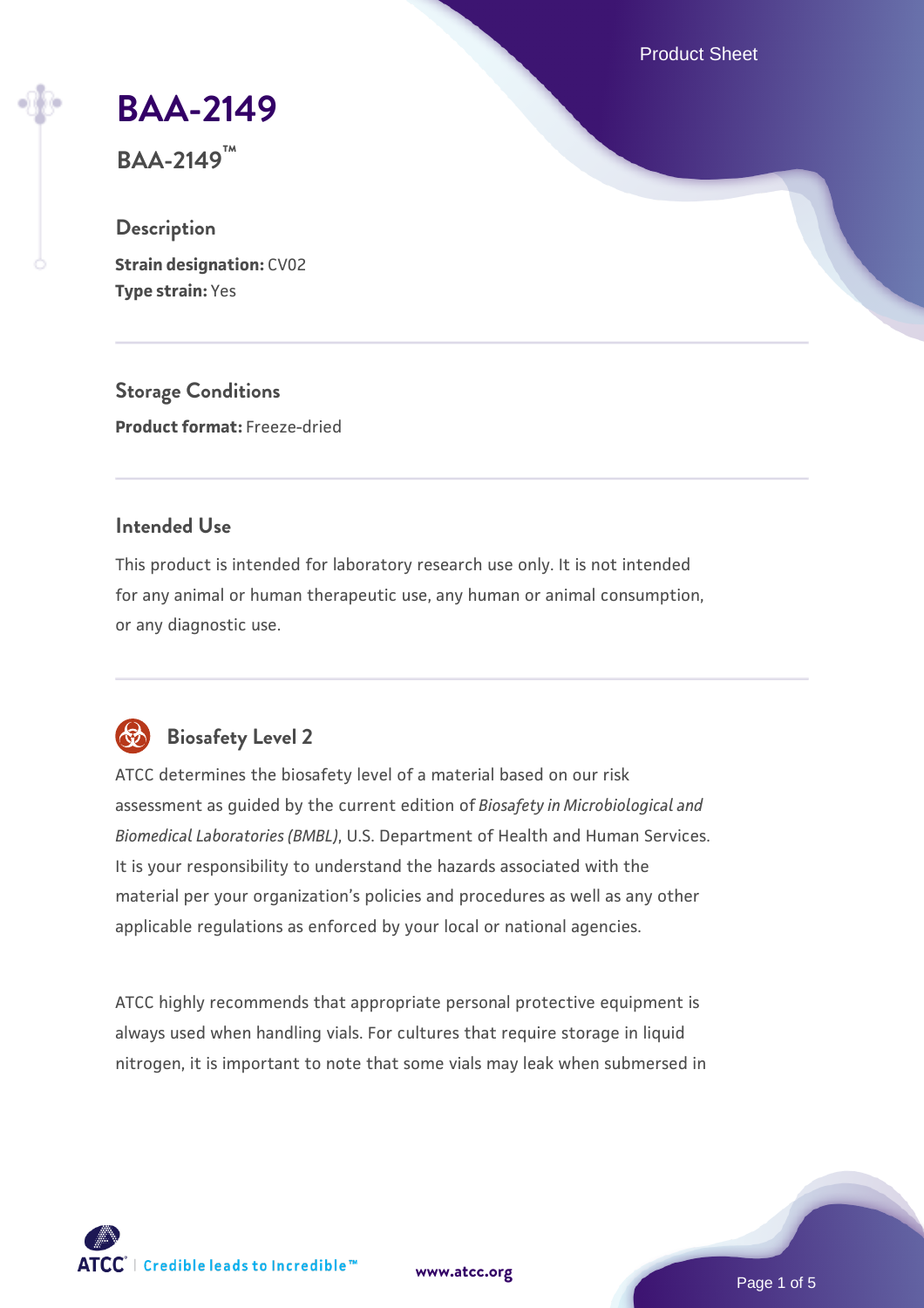liquid nitrogen and will slowly fill with liquid nitrogen. Upon thawing, the conversion of the liquid nitrogen back to its gas phase may result in the vial exploding or blowing off its cap with dangerous force creating flying debris. Unless necessary, ATCC recommends that these cultures be stored in the vapor phase of liquid nitrogen rather than submersed in liquid nitrogen.

# **Certificate of Analysis**

For batch-specific test results, refer to the applicable certificate of analysis that can be found at www.atcc.org.

#### **Growth Conditions**

**Medium:**  [ATCC Medium 1395: Middlebrook 7H9 broth with ADC enrichment](https://www.atcc.org/-/media/product-assets/documents/microbial-media-formulations/1/3/9/5/atcc-medium-1395.pdf?rev=83f84c8c9e994a71a2edb0458ff02218) [ATCC Medium 0173: Middlebrook 7H10 Agar w/ OADC](https://www.atcc.org/-/media/product-assets/documents/microbial-media-formulations/0/1/7/3/atcc-medium-0173.pdf?rev=2fcd87d0ebaf471d8aa6aba3758ef39f) [ATCC Medium 90: Lowenstein Jenson medium](https://www.atcc.org/-/media/product-assets/documents/microbial-media-formulations/9/0/atcc-medium-90.pdf?rev=2af45eec61614a8e9024c1519219fe34) **Temperature:** 37°C **Atmosphere:** 95% Air, 5% CO2

# **Handling Procedures**

1. Open vial according to enclosed instructions.

2. Using a single tube of #1395 broth (5 to 6 ml), withdraw approximately 0.5 to 1.0 ml with a Pasteur or 1.0 ml pipette. Rehydrate the entire pellet.

3. Aseptically transfer this aliquot back into the broth tube. Mix well.

4. Use several drops of the suspension to inoculate a #173/90 agar slant

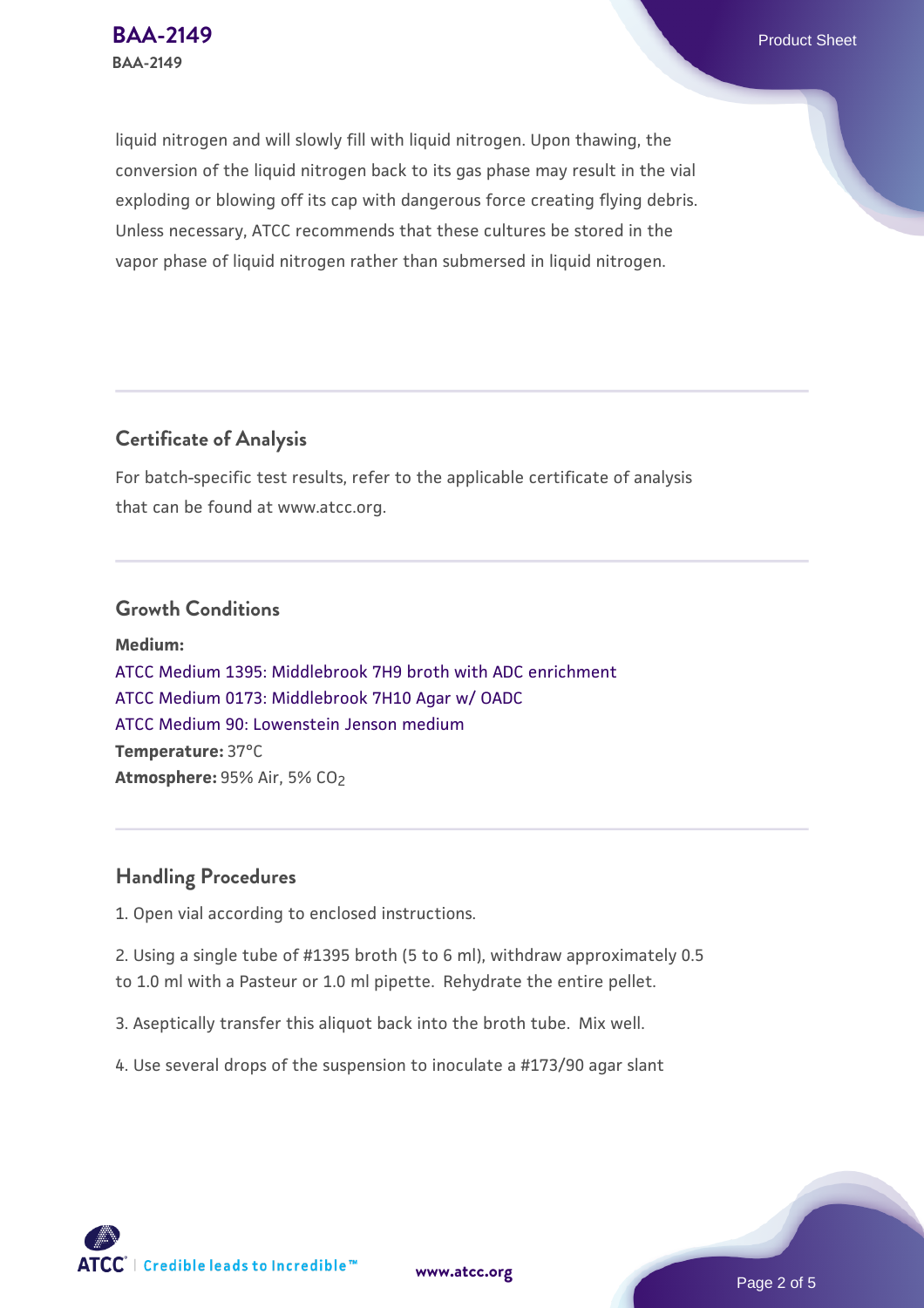#### and/or plate.

5. Incubate the tubes and plate at 37°C with 5%  $CO<sub>2</sub>$  for 4 weeks.

#### **Notes**

 Colonies on Lowenstein-Jensen agar are round, domed, smooth, and buff colored.

Additional information on this culture is available on the ATCC<sup>®</sup> web site at www.atcc.org.

# **Material Citation**

If use of this material results in a scientific publication, please cite the material in the following manner: BAA-2149 (ATCC BAA-2149)

#### **References**

References and other information relating to this material are available at www.atcc.org.

# **Warranty**

The product is provided 'AS IS' and the viability of ATCC® products is warranted for 30 days from the date of shipment, provided that the customer has stored and handled the product according to the information included on the product information sheet, website, and Certificate of Analysis. For living cultures, ATCC lists the media formulation and reagents

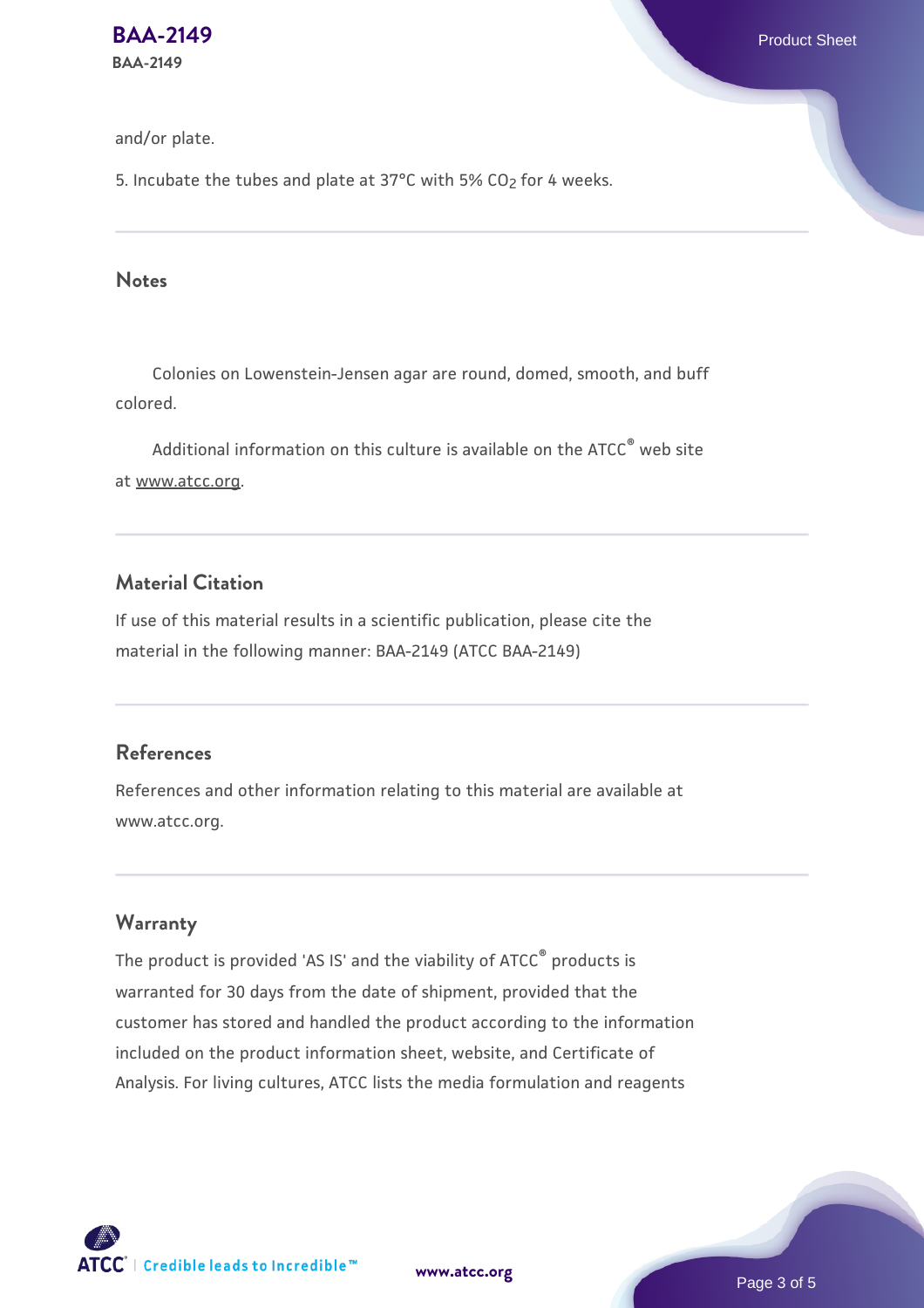that have been found to be effective for the product. While other unspecified media and reagents may also produce satisfactory results, a change in the ATCC and/or depositor-recommended protocols may affect the recovery, growth, and/or function of the product. If an alternative medium formulation or reagent is used, the ATCC warranty for viability is no longer valid. Except as expressly set forth herein, no other warranties of any kind are provided, express or implied, including, but not limited to, any implied warranties of merchantability, fitness for a particular purpose, manufacture according to cGMP standards, typicality, safety, accuracy, and/or noninfringement.

# **Disclaimers**

This product is intended for laboratory research use only. It is not intended for any animal or human therapeutic use, any human or animal consumption, or any diagnostic use. Any proposed commercial use is prohibited without a license from ATCC.

While ATCC uses reasonable efforts to include accurate and up-to-date information on this product sheet, ATCC makes no warranties or representations as to its accuracy. Citations from scientific literature and patents are provided for informational purposes only. ATCC does not warrant that such information has been confirmed to be accurate or complete and the customer bears the sole responsibility of confirming the accuracy and completeness of any such information.

This product is sent on the condition that the customer is responsible for and assumes all risk and responsibility in connection with the receipt, handling, storage, disposal, and use of the ATCC product including without limitation taking all appropriate safety and handling precautions to minimize health or environmental risk. As a condition of receiving the material, the customer agrees that any activity undertaken with the ATCC product and any progeny or modifications will be conducted in compliance with all applicable laws, regulations, and guidelines. This product is provided 'AS IS' with no representations or warranties whatsoever except as expressly set forth



**[www.atcc.org](http://www.atcc.org)**

Page 4 of 5